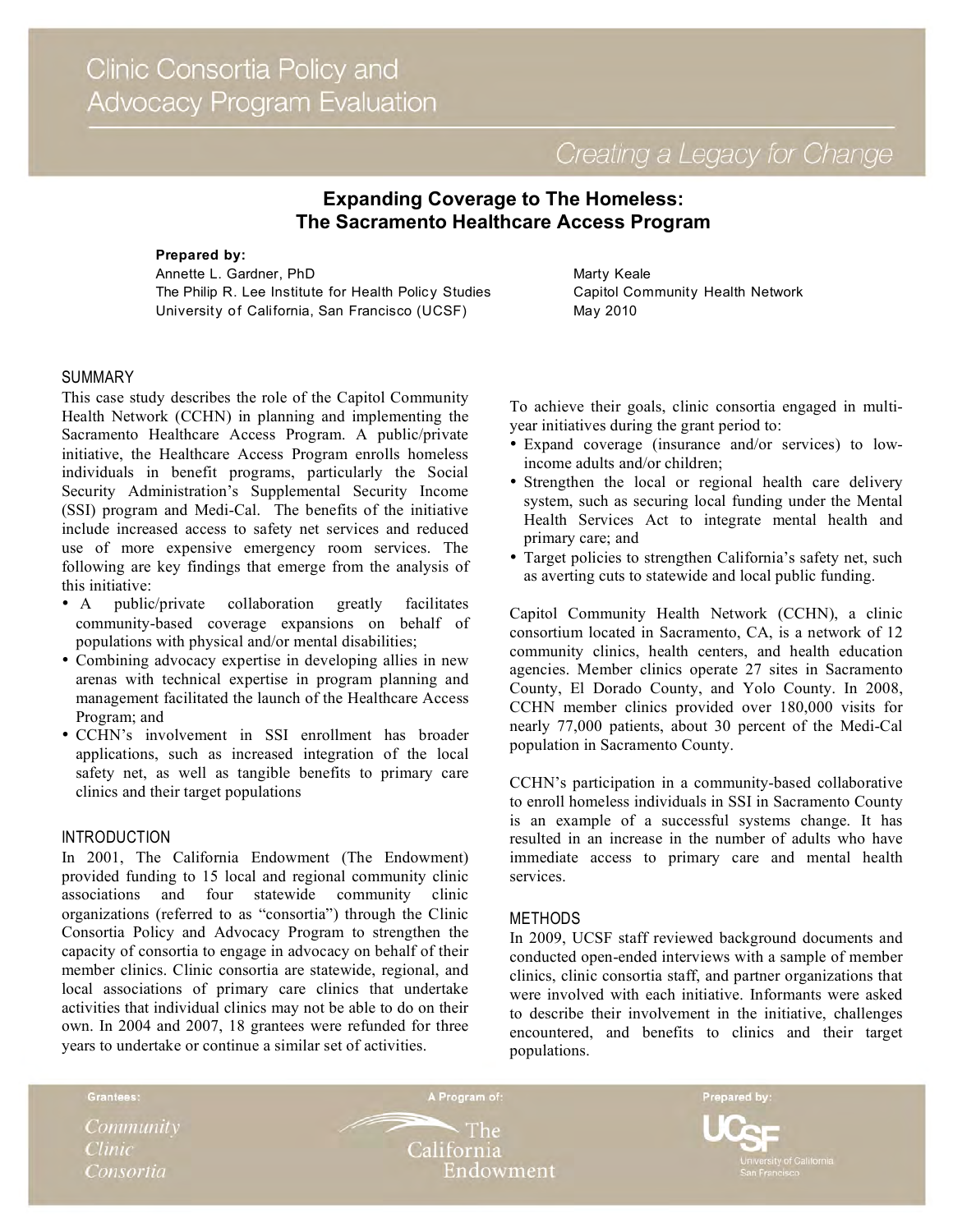## FINDINGS

ISSUE: LIMITED ACCESS TO SAFETY NET SERVICES BY SACRAMENTO'S HOMELESS POPULATION

Enrollment in health insurance programs, such as Medicaid, improves the health of underserved populations because it increases their access to health care services. The first step toward enrolling the homeless in Medi-Cal, California's Medicaid program, is enrolling eligible people in Supplemental Security Income or SSI. However, a very low percentage of the homeless population (11 percent) in the U.S. receives SSI (a). In 2008, an estimated 1,100 homeless adults were eligible but not enrolled in SSI in Sacramento County. Many homeless individuals are unable to navigate the difficult SSI enrollment process. Homeless individuals have access to limited health care services in Sacramento County, including hospital emergency rooms and a non-profit clinic, Loaves and Fishes, which is a collaborative of the County and Mercy Hospital. Consequently, homeless people account for a disproportionate share of health care costs because they are often chronically ill.

#### PROMISING SOLUTION: A PUBLIC/PRIVATE PARTNERSHIP

Launched in January 2009, the Sacramento Healthcare Access Program provides SSI enrollment assistance to providers that then enroll individuals with special needs. CCHN is the lead agency of the initiative, providing centralized training and coordinating all SSI enrollment activities in Sacramento. As of mid-2009, five Benefits Advocates were enrolling eligible individuals, most of whom were referred to them by The Guest House, a county homeless services site operated by El Hogar.

#### MAJOR MILESTONES:

Designing and launching a SSI enrollment initiative was no small feat, requiring advance planning and agreement among stakeholders, including:

- CCHN spent considerable time assembling a public/private collaborative that includes the County Department of Human Assistance (DHA) and the County Department of Health and Human Services (DHHS), as well as agencies that provide medical, mental health, and housing services to the homeless community.
- CCHN staff met with stakeholders at monthly meetings and was involved in other planning activities such as drafting the initial proposal to the agencies involved in this arena. A representative from the state Disability Determination Services, which provides the final approval for individual applications, also attends the monthly meetings.

In addition, there is a Working Group of Executive Directors from every agency that works with the homeless. CCHN reports to this working group, now called Sacramento Steps Forward. The Group includes the Mayor, county executives, and CEOs from major hospital systems.

CCHN provides  $1 - 2$  staff to coordinate the initiative. It is responsible for recruiting the staff to run the Program, including an Outreach Coordinator who is responsible for training and coordinating the Benefits Advocates. In addition to steering clients through the lengthy SSI enrollment process, such as collecting life history data and obtaining medical assessments, Benefits Advocates have access to case management services that connect clients with other services, such as transportation.

*Partnerships and collaborations:* Early on, there was broad-based commitment to expanding coverage for homeless individuals. For example, two dozen agencies that focus on housing championed the program. Additionally, the Healthcare Access Program relies heavily on in-kind support from the community partners to train and support Benefits Advocates. The key partners that assisted with planning and implementing the Program include:

*CCHN Member Clinics:* CCHN member clinics are an important component of the health care safety net. They treat a significant percent of the region's Medi-Cal population and prevent unnecessary use of higher cost emergency room services. One clinic, The Effort, provides mental health and substance abuse and other social support services to the homeless population at the MLK Housing Project. The Effort was a champion of the initiative from the beginning.

*The Sacramento County Department of Human Assistance (DHA):* The DHA provides significant in-kind contributions; particularly staffing that saves the homeless community hundreds of thousands of dollars. It was able to dedicate one position (a social worker) to work with the SSI team, as well as facilitate adoption of the SSI/SSDI Outreach, Access, and Recovery (SOAR) training module, which is client-centered and flexible.

*The Sacramento County Department of Health and Human Services (DHHS):* DHHS has assigned 1-2 people to the program and has made it a major priority in the reform of the CMISP, a program for the medically indigent. It determined that a large percent of the medically indigent are eligible for SSI.

*The regional office of the Federal Social Security Administration (SSA):* This office has been very supportive and has modified the SSI application process. It has provided a dedicated contact person that CCHN and partners can contact for information, and has provided advice about navigating the system.

Last, there are other *community partners (*such as El Hogar) that identify and enroll homeless individuals in SSI. They do most of the case management and have a full-time Benefits Advocates, as well as Supervisors who assist with program operations.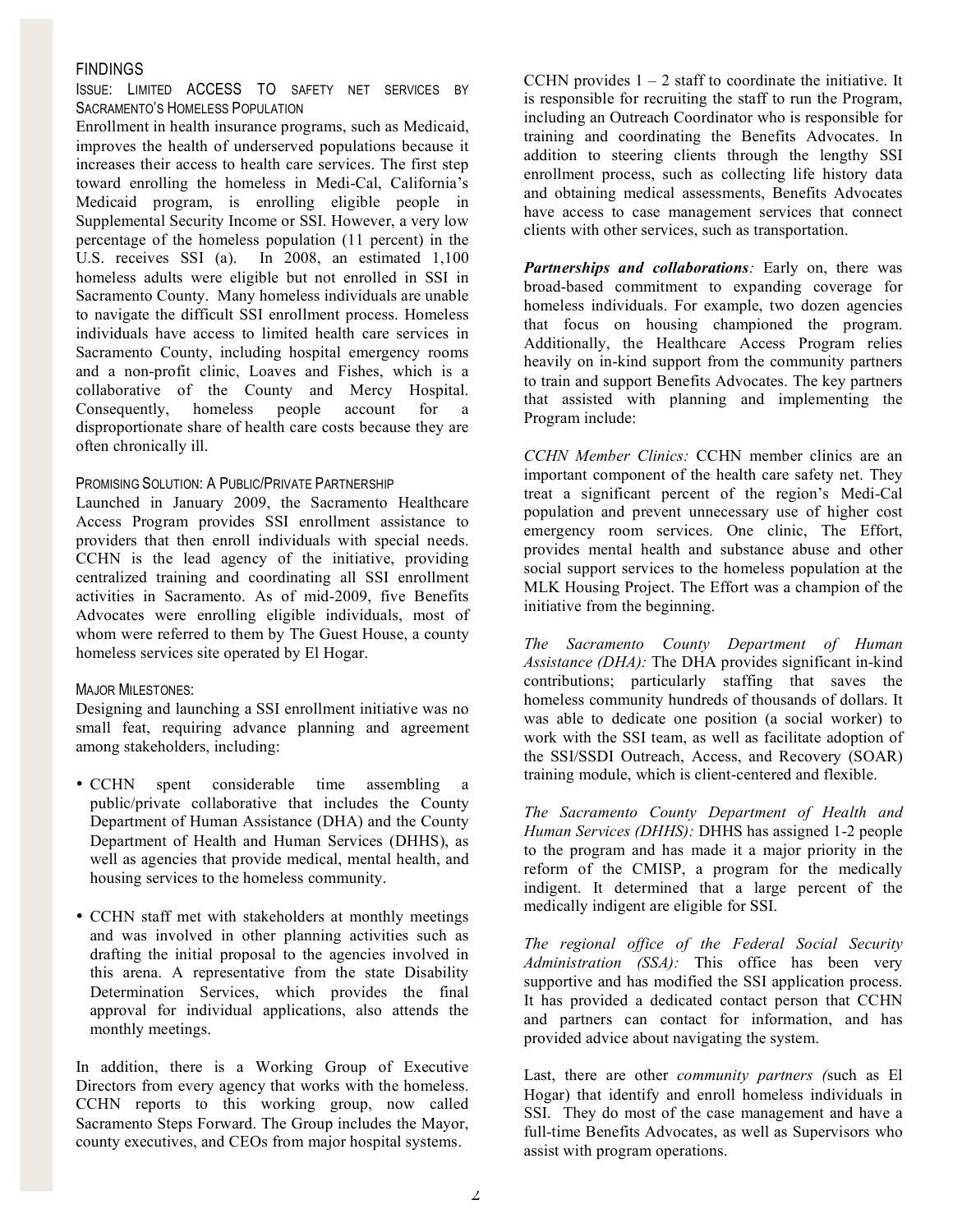*Overcoming challenges:* Securing higher-level county support of the Health Care Access Program required champions at different levels and different stages. There were a couple of points in the process where the initiative could have failed but key people helped move the initiative along. Second, the enrollment process, albeit greatly improved, is still cumbersome. Completing an application routinely takes two days of staff time. And if an application was started and not completed then legal expertise is sometimes required to restart these applications. Additionally, the rise in the number of homeless compounds the problem and increases the backlog. The Social Security Administration nationally has been overwhelmed by applications in the face of the economic downturn, which has clogged the system. State furloughs have slowed final approval of applications. Sacramento County has experienced drastic cuts and must struggle to maintain its in-kind commitment of a dedicated staff position. Also, the non-profit community based organizations struggle to provide services in the face of growing unemployment and cutbacks at the state level. The availability of private and public funding continues to decline.

*Additional Challenges:* Partner roles and responsibilities required some finessing during implementation, such as member clinic level of involvement and resolving technical details in determining eligibility

## ACCOMPLISHMENTS AND BENEFITS

Through their participation in the Healthcare Access Program, CCHN and its partners have been able to achieve some early successes benefiting the homeless, member clinics, and the broader community. As of December 2009, 14 people have been trained using a modified version of the SOAR model. Out of these, five are dedicated to the project and the remainder use some or all of the training in their agencies. Application services were provided to 101 people since the beginning of the project in 2009. Of these, 24 applications received a final determination and 50 percent were approved (down from 75 percent in 2008). Second, there are more opportunities for CCHN to become a player in the community safety net. For example, CCHN has a grant application pending to provide health navigator services for the homeless. Lastly, CCHN and its partners have forged an enduring partnership that is able to tackle complex problems with great success, such as pursuing joint grants that focus on the root causes of homelessness.

The short and long-term outcomes of the Healthcare Access Program for safety net providers and underserved populations in Sacramento County include:

*Expanded CCHN advocacy capacity:* In addition to expanding its advocacy base to the homeless arena, CCHN also was able to provide information from the clinic and consumer perspectives.

*Increased policymaker awareness of safety net and clinic policy issues***:** Working with the homeless community and advocates positions CCHN more squarely in the community and in a policy area that has high visibility among decision makers. It is more involved in the decision- making infrastructure in the homeless community.

*Increased policymaker support of safety net and clinic policy issues***:** The reforms to the SSI enrollment process provide a timely and tangible message: there are cost effective ways to provide services to the poor. This message resonates with the County during economic hard times, making it more amenable to pursuing public/private partnerships with CCHN and member clinics.

*Strengthened clinic operations:* Although this initiative is outside their purview, clinics are likely to serve those enrolled in SSI since they are automatically eligible for Medi-Cal. The participating clinic, The Effort, works with the CCHN Coordinator who provided application services. Having a trained person who is an internal point of contact is more efficient than having multiple contact persons outside the clinic. Additionally, this person can work with clinic case managers in completing individual applications.

### *Clinic Experience: The Effort Medical Clinic*

The Effort Medical Clinic has been a key part of the healthcare safety net in Sacramento County since 1970. A Federally Qualified Health Center (FQHC), The Effort focuses on Medi-Cal patients, the working poor, and other uninsured/underinsured populations. The clinic provides services to 5,000 low income, uninsured, and underinsured patients annually. It provides comprehensive primary care as well as behavioral health services, including mental health services and substance abuse treatment. The Sacramento Healthcare Access Program provided a Benefits Advocate (a CCHN employee) to do the SSI application process at the MLK Housing Project. This person is a resource to clinic staff. While the number of homeless individuals who have been successfully processed (20 people) is small, the benefits to the individuals and the clinic are considerable. Newly enrolled individuals have access to many more services, such as preventive care, routine medical care, and behavioral health services, and the clinic receives quicker payment for medical services. The Effort sees this activity as an integral component and is considering hiring and training additional staff to perform this function.

# *Increased services for the underserved and uninsured:*

Upon enrollment in SSI, individuals have quick access to a variety of services as well as regular medical care under Medi-Cal and are likely to get preventive care and routine medical care.